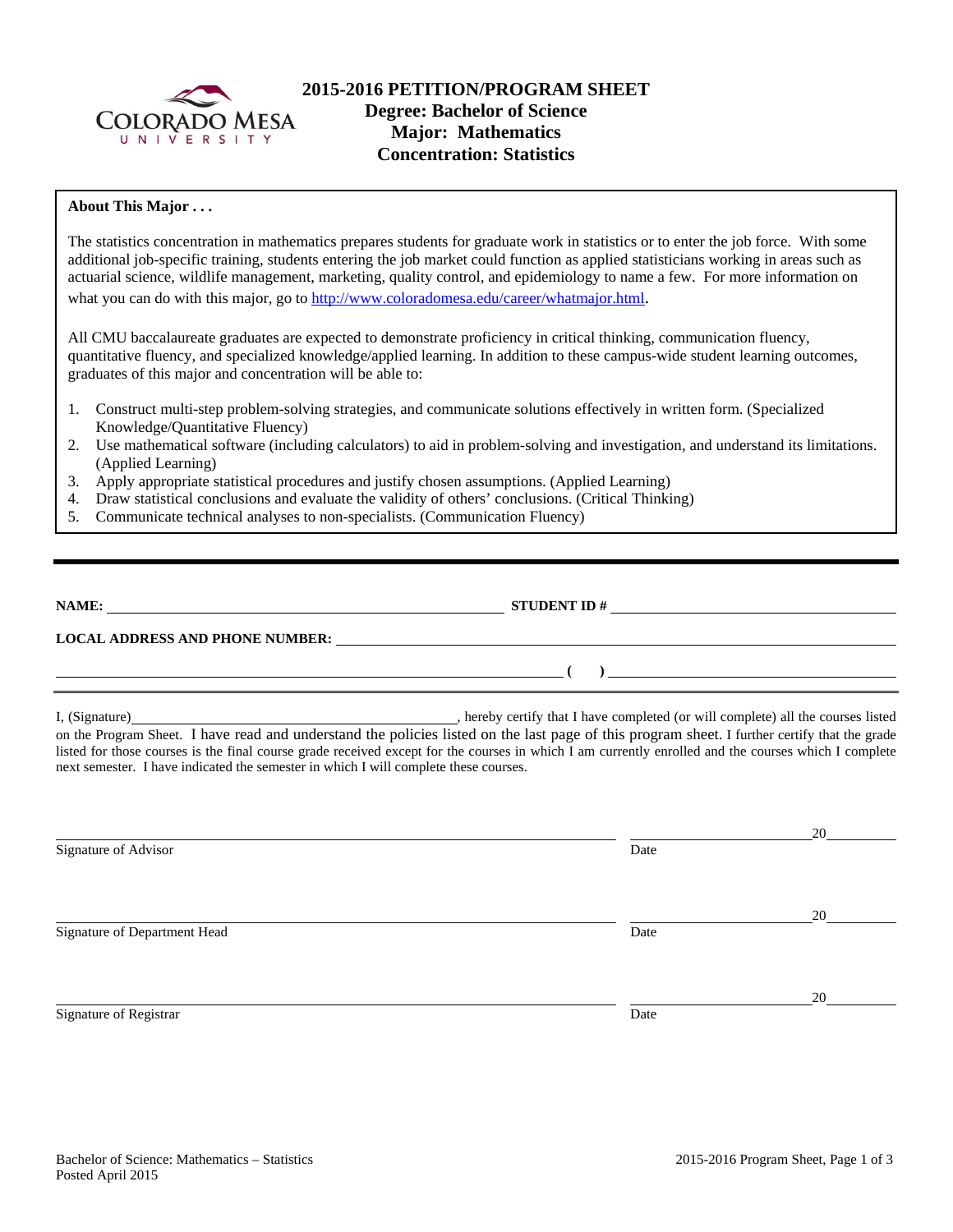#### **DEGREE REQUIREMENTS:**

- 120 semester hours total (Students must complete a minimum of 30 of the last 60 hours of credit at CMU, with at least 15 semester hours in major discipline courses numbered 300 or higher).
- 40 upper division credits (A minimum of 15 taken at the 300-400 course levels within the major at CMU).
- Pre-collegiate courses (usually numbered below 100) cannot be used for graduation.
- 2.00 cumulative GPA or higher in all CMU coursework
- 2.50 cumulative GPA or higher in coursework toward the major content area No more than one "D" may be used in completing major requirements.
- A student must follow the CMU graduation requirements either from 1) the program sheet for the major in effect at the time the student officially declares a major; or 2) a program sheet for the major approved for a year subsequent to the year during which the student officially declares the major and is approved for the student by the department head. Because a program may have requirements specific to the degree, the student should check with the faculty advisor for additional criteria. It is the student's responsibility to be aware of, and follow, all requirements for the degree being pursued. Any exceptions or substitutions must be approved by the student's faculty advisor and Department Head.
- When filling out the program sheet a course can be used only once.
- See the "Undergraduate Graduation Requirements" in the for additional graduation information.
- Essential Learning Capstone should be completed between 45 and 75 hours.
- See the "Undergraduate Graduation Requirements" in the catalog for additional graduation information.

**ESSENTIAL LEARNING REQUIREMENTS** (31 semester hours): See the current catalog for a list of courses that fulfill the requirements below. If a course is an Essential Learning option and a requirement for your major, you must use it to fulfill the major requirement and make a different selection for the Essential Learning requirement.

| Course No Title                                                                                                                                                                                                                                                                                                |   | Sem.hrs Grade Term/Trns | M۵                   |  |  |  |
|----------------------------------------------------------------------------------------------------------------------------------------------------------------------------------------------------------------------------------------------------------------------------------------------------------------|---|-------------------------|----------------------|--|--|--|
| <b>English</b> (6 semester hours, must receive a grade of "C" or better and<br>must be completed by the time the student has 60 semester hours.)                                                                                                                                                               |   |                         | ST.<br>$ST_4$<br>ST. |  |  |  |
| <b>ENGL 111 English Composition</b>                                                                                                                                                                                                                                                                            | 3 |                         | ST.                  |  |  |  |
| <b>ENGL 112 English Composition</b>                                                                                                                                                                                                                                                                            | 3 |                         | ST.                  |  |  |  |
| <b>Math</b> (3 semester hours, must receive a grade of "C" or better, must be<br>completed by the time the student has 60 semester hours.)<br><b>MATH 151</b><br>Calculus I<br>5*<br>Ele<br>*3 credits apply to the Essential Learning requirements and 2 credits<br>not<br>apply to Foundation Courses<br>(32 |   |                         |                      |  |  |  |
| <b>Humanities</b> (3 semester hours)                                                                                                                                                                                                                                                                           |   |                         |                      |  |  |  |
| Social and Behavioral Sciences (6 semester hours)                                                                                                                                                                                                                                                              |   |                         |                      |  |  |  |
| Natural Sciences (7 semester hours, one course must include a lab)                                                                                                                                                                                                                                             |   |                         |                      |  |  |  |

\_\_\_\_\_\_ \_\_\_\_ \_\_\_\_\_\_\_\_\_\_\_\_\_\_\_\_\_\_\_\_\_\_\_\_ \_\_\_\_ \_\_\_\_\_ \_\_\_\_\_\_\_\_ \_\_\_\_\_\_ \_\_\_L \_\_\_\_\_\_\_\_\_\_\_\_\_\_\_\_\_\_\_\_\_\_\_\_ \_\_\_\_ \_\_\_\_\_ \_\_\_\_\_\_\_\_

Course No Title Sem.hrs Grade Term/Trns

**History** (3 semester hours)

**Fine Arts** (3 semester hours)

### **WELLNESS REQUIREMENT** (2 semester hours)

| <b>KINE 100</b> | <b>Health and Wellness</b> |  |  |
|-----------------|----------------------------|--|--|
| KINA 1          |                            |  |  |

HIST \_\_\_\_ \_\_\_\_\_\_\_\_\_\_\_\_\_\_\_\_\_\_\_\_\_\_\_\_ \_\_\_\_ \_\_\_\_\_ \_\_\_\_\_\_\_\_

\_\_\_\_\_\_ \_\_\_\_ \_\_\_\_\_\_\_\_\_\_\_\_\_\_\_\_\_\_\_\_\_\_\_\_ \_\_\_\_ \_\_\_\_\_ \_\_\_\_\_\_\_\_

#### **ESSENTIAL LEARNING CAPSTONE** (4 semester hours)

| <b>ESSL 290</b>     | <b>Maverick Milestone</b>                                   |   |  |
|---------------------|-------------------------------------------------------------|---|--|
|                     | (see English $\&$ math pre-reqs) 3                          |   |  |
| ESSL <sub>200</sub> | Essential Speech (co-requisite) 1                           |   |  |
| <b>MATH 151</b>     | <b>Foundation Courses</b> (10 Semester Hours)<br>Calculus I |   |  |
| <b>MATH 152</b>     | Calculus II                                                 | 5 |  |
|                     |                                                             |   |  |

#### **MATHEMATICS – STATISTICS MAJOR REQUIREMENTS**

(41 semester hours) A 2.5 GPA is required in the major courses. No more than one "D" may be used in completing major requirements.

| <b>Core Classes</b> |                                   |   |  |
|---------------------|-----------------------------------|---|--|
| CSCI 111            | CS1: Foundations of Computer      |   |  |
|                     | Science I                         |   |  |
| MATH 240            | Intro to Advanced Mathematics 4   |   |  |
| <b>MATH 253</b>     | Calculus III                      |   |  |
| <b>MATH 325</b>     | Linear Algebra I                  | 3 |  |
| MATH 394            | Mathematics Colloquium            |   |  |
| <b>MATH 452</b>     | Introduction to Real Analysis I   |   |  |
| OR                  |                                   | 3 |  |
| MATH 460            | Linear Algebra II                 |   |  |
| MATH 484            | Senior Seminar I                  | 2 |  |
| <b>MATH 494</b>     | Senior Seminar II                 | 2 |  |
| STAT 311            | <b>Statistical Methods</b>        | 3 |  |
| STAT 313            | <b>Sampling Techniques</b>        | 3 |  |
| <b>STAT 350</b>     | <b>Mathematical Statistics I</b>  | 3 |  |
| <b>STAT 351</b>     | <b>Mathematical Statistics II</b> | 3 |  |
| STAT 412            | Correlation and Regression        | 3 |  |
| STAT 425            | Design & Analysis of              |   |  |
|                     | Experiments                       | 3 |  |

ctives (All college level courses appearing on your final transcript, **listed above** that will bring your total semester hours to 120 hours.) total semester hours; some upper division hours may be needed.)

| .  —  | and the contract of the contract of |    |  |
|-------|-------------------------------------|----|--|
| _   _ |                                     |    |  |
|       | _____                               |    |  |
| _ _   | ______                              |    |  |
|       | $\sim$                              |    |  |
|       | $\sim$                              |    |  |
|       |                                     | __ |  |
|       | $\overline{\phantom{a}}$            |    |  |
|       | $\overline{\phantom{a}}$            |    |  |
|       |                                     |    |  |
|       |                                     |    |  |